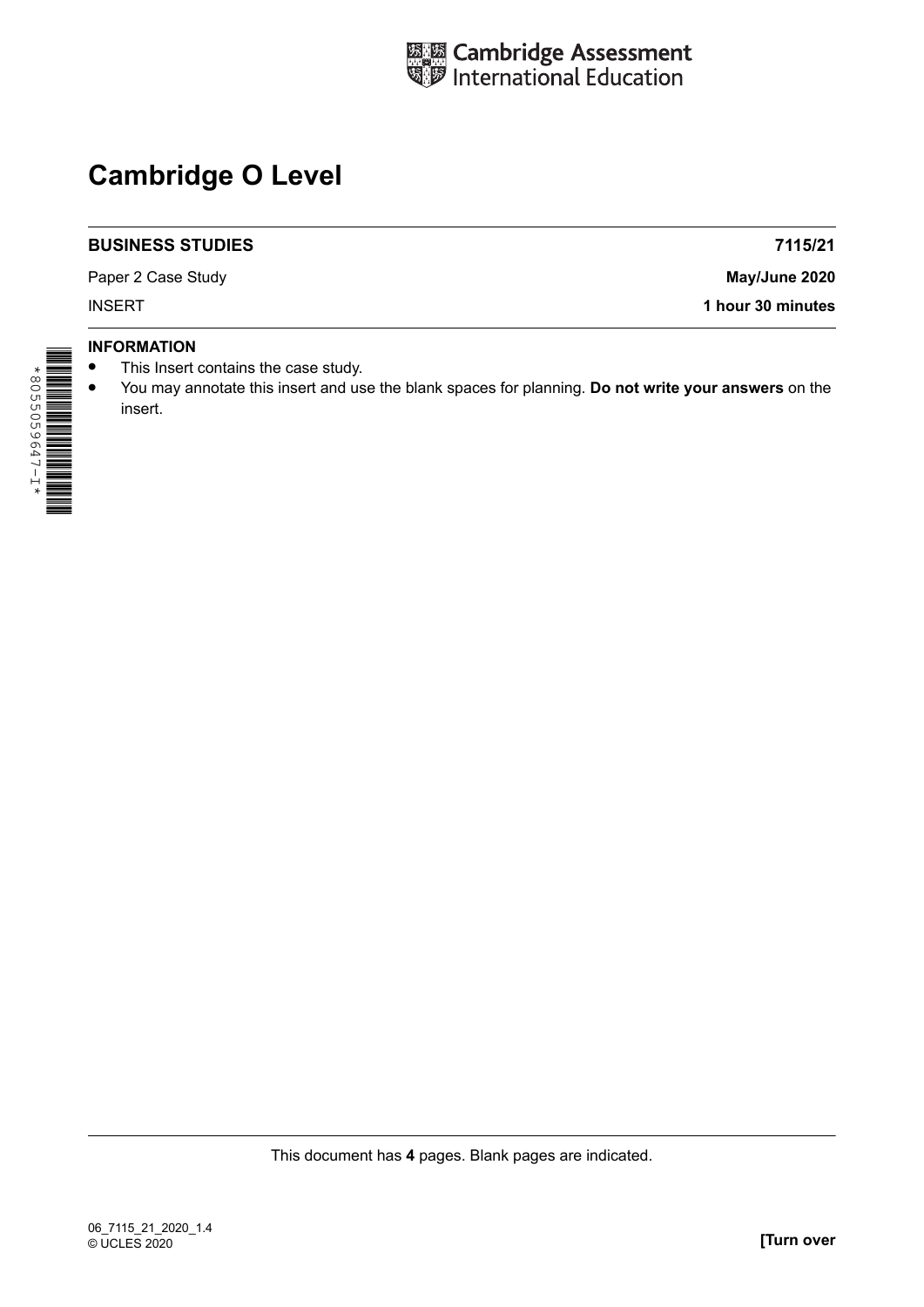## **Freshfruit Juicebar (FJ)**

Simon set up FJ in country Z. It makes fresh fruit drinks. Simon had a well paid job with a large food and drinks company but he wanted to create his own business. He left his job 6 months ago to set up FJ. Simon wants to provide people with a healthy alternative to the mass produced drinks that are available in most shops.

Simon is willing to work hard to make FJ a success. He has lots of ideas for new drinks. He has been making the drinks at his house and selling them at a market stall. He does not have enough space to produce a higher output on his own. The first drinks FJ produced were made from just 2 types of fruit to keep costs down. The business has been profitable. Simon now wants to expand the business rapidly and he needs to raise \$100 000 to open a factory. He will need to recruit production workers. He is considering using crowd-funding instead of a bank loan to raise the necessary finance.

Simon wants to produce a new type of drink. He has carried out market research using three methods to help him decide which fruit drink to produce and what price to charge. He has estimated demand, costs and prices for two possible new drinks, as outlined in Appendix 3. He must decide which one FJ should produce.

Simon plans to open more fruit drink market stalls in busy areas of the city. He needs to recruit a manager to operate all of FJ's drink stalls. This person will need to be reliable and able to make their own decisions. Simon may have to pay to train the new manager. If these market stalls are successful, Simon can start opening market stalls in other cities.

## **Appendix 1**

## **Main News - 12 May 2020**

The Government in country Z wants to promote healthy eating and drinking to make people more productive at work and also live longer. The Government plans to spend more money on providing information about healthy food and drinks. It hopes that this will encourage people to think about what they are eating and drinking.

The Government is also worried about slow economic growth. It has recently increased government spending on improving public transport and paying higher wages to public sector employees.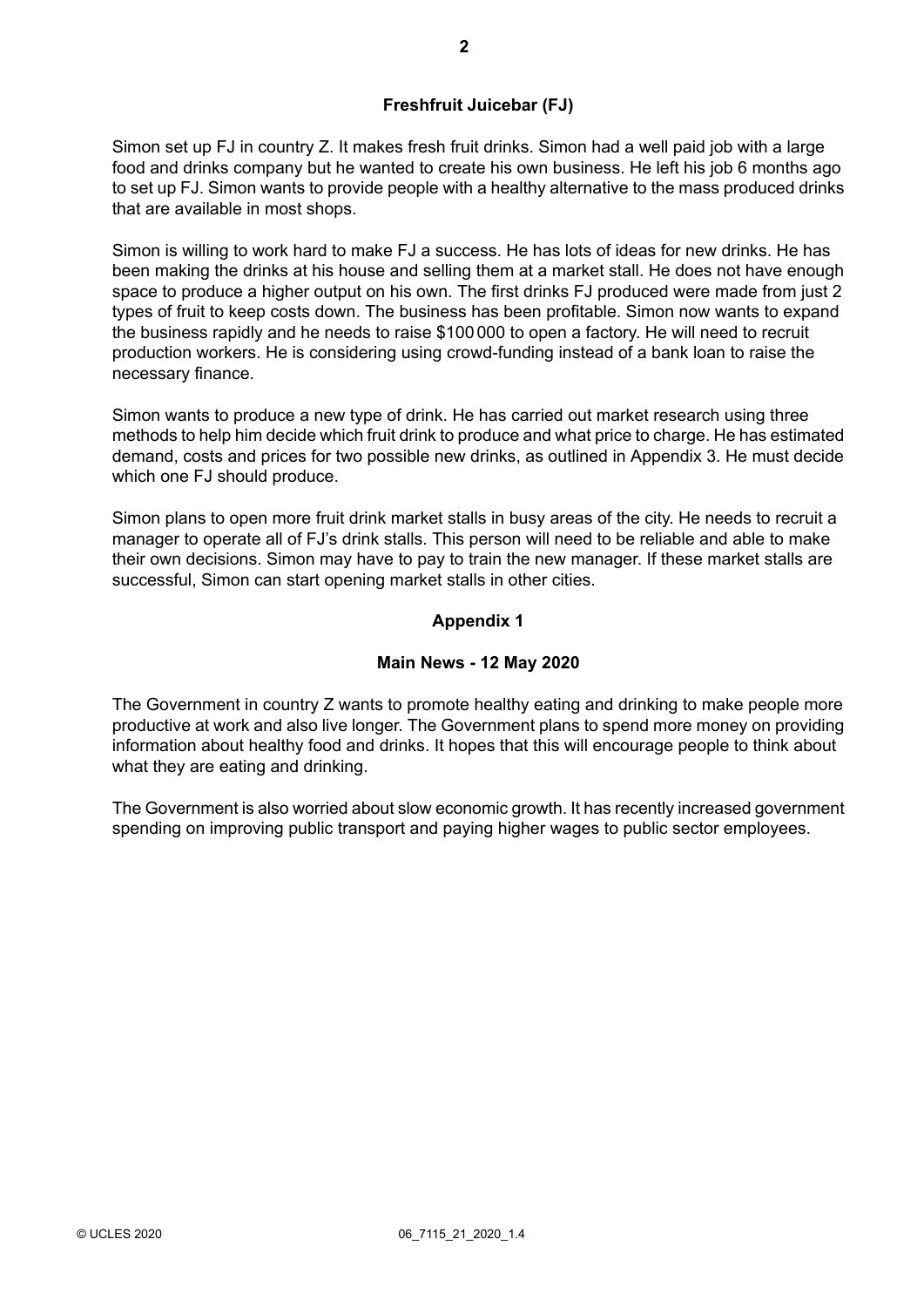# **Appendix 2**

# **Three applicants for the position of manager of the fruit drink market stalls**

|                            | Joe                                                                                        | Zabeen                                                           | Jim                                                                              |
|----------------------------|--------------------------------------------------------------------------------------------|------------------------------------------------------------------|----------------------------------------------------------------------------------|
| Expected wage<br>rate      | \$6 per hour                                                                               | \$15 per hour                                                    | \$10 per hour                                                                    |
| Experience                 | 4 years part-time work in a<br>café when studying for a<br>degree                          | 15 years as an<br>assistant manager of a<br>large shop in a mall | 6 years working as a<br>manager in a restaurant in<br>the city centre            |
| Qualifications             | 3 A levels, Degree<br>Hygiene certificate (required<br>if working with food and<br>drinks) | No qualifications                                                | 5 IGCSEs<br>Hygiene certificate (required<br>if working with food and<br>drinks) |
| Reason for<br>changing job | Long hours of work with few<br>holidays                                                    | Wants to gain a<br>promotion                                     | Wants more of a challenge<br>at work                                             |

## **Appendix 3**

## **Information on two possible new fruit drinks.**

|                                | Drink A               | Drink B              |
|--------------------------------|-----------------------|----------------------|
| Forecast weekly demand         | 2000                  | 5000                 |
| Average variable cost of fruit | \$4.00                | \$1.00               |
| Fixed costs per week           | \$500                 | \$500                |
| Selling price                  | \$5.00                | \$2.00               |
| Number of types of fruit used  | 6                     | 2                    |
| Likely market segment          | High income consumers | Low income consumers |